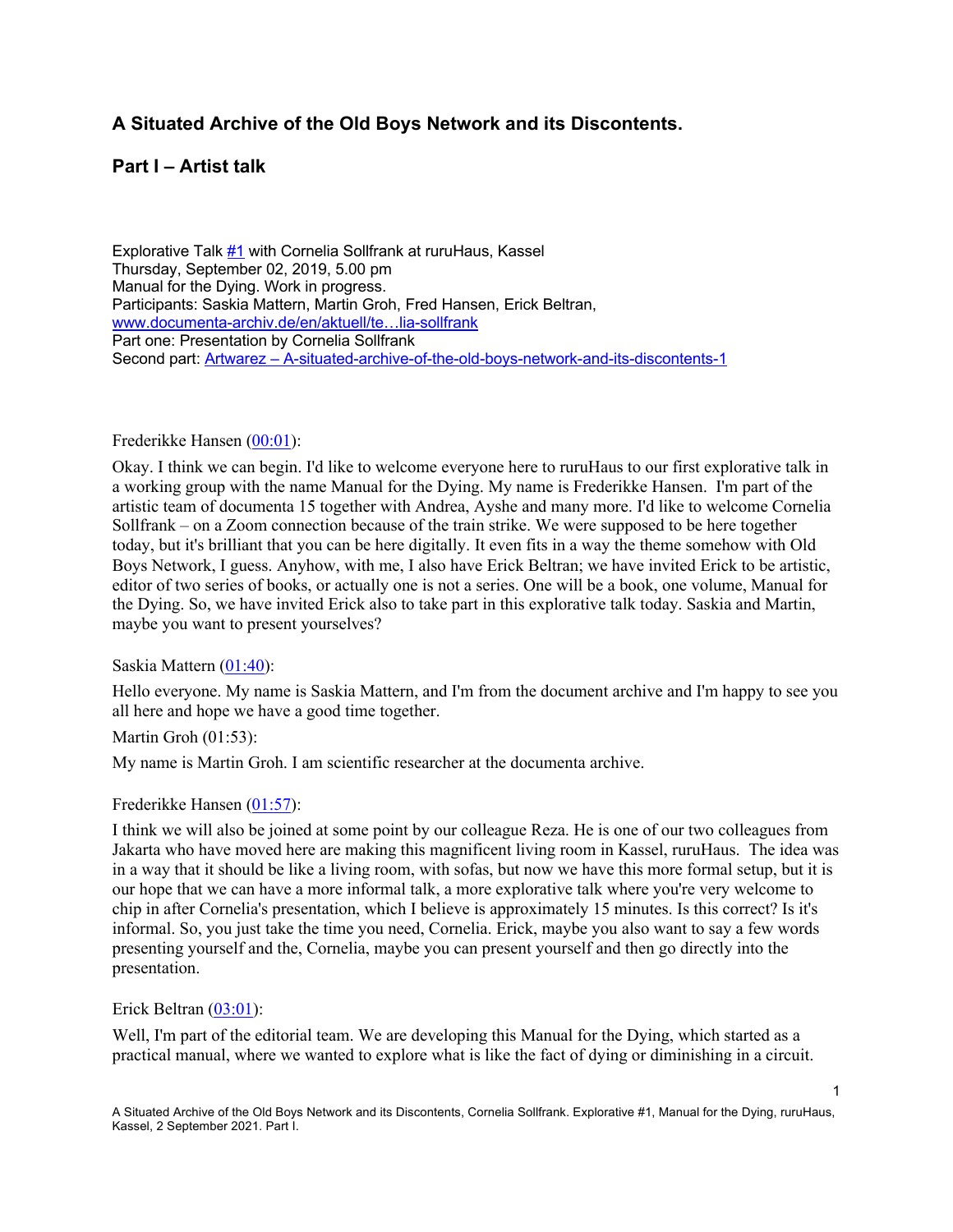And it started with the idea of how to handle the estate of an artist, or how to handle a large group of work and what to do with it. Why is it important, the idea of the archive and how to connect information to different frameworks and different people and different circuits in general. And, this idea expanded into ask in itself, why is it important, the idea of being connected and what can be dying in the moment? We can think about gestures. We can think about languages, methodologies, strategies, and, we are exploring this and the world we are in, in the moment, we are going to have like a series of events like this, where we will ask different people and different people involved in activating or rethinking, what is documentation, and what is it for, and what is let's say existing and what makes something appear.

Frederikke Hansen (04:51): Cornelia.

### Cornelia Sollfrank (04:52):

Okay, great. Thank you. So good afternoon to everyone. There in Kassel at ruraHaus. First, I have to say how sorry I am that I cannot be there with you on site at ruruHaus. I was so excited to travel again and participate in a real-life meeting and meet actual people. But, in terms of Corona, it would be possible with restrictions, but then train strike came, as you mentioned. And I would have, it would have been impossible for me to come, but it would not have been possible to go back home again. So, I decided rather not to make this experiment. Okay, you also asked me to introduce myself. My name is Cornelia Sollfrank. I mainly identify as artist, but I do many things under this umbrella of being an artist, amongst other things, I do research, I write and I also consider myself to be an educator.

### C.S. (05:57):

Some basic information is that I was trained as a classical artist. I started painting and then I turned out to become a cyberfeminist 10 years later. So, as you can imagine, there was some sort of development in between. I participated in the mid nineties and the emerging internet and net art and net culture scene. Part of that was also involved in documenta 10, at HybridWorkspace, which I will talk a little bit about today, the Old Boys Network. I did also individual works. Maybe another interesting fact would be that I did a lot work in groups, in collectives with feminist agendas. At the same time, I also continued an individual practice, but in this individual practice, I very often contested like the basic parameters of modernism, like authorship and originality and things like that.

### C.S. (07:03):

So, this is just some basic information. And, I've been asked to speak 20 to 30 minutes, actually, we'll see. I mean, we can do it in a dialogical way, and I hope that my input will trigger a lively discussion because as you can imagine, there are many, many issues related to building an archive of a project that was a collective project, but also a processual project that shifted its appearance and shape throughout its existence – the Old Boys Network. So, in my talk, I will first give a brief introduction to OBN, and after that I'll suggest a few framing concepts for the archiving work. And, I'll end up with a few urgent questions that I would also like to discuss with you. But before I start, I would also like to get an idea of how the space looks like, how many other people are there, because the camera looks only in one direction. I can only see four people who else is there. Please tell me,

### F.H. (08:10):

Can we swirl the camera?

### C.S. (08:12):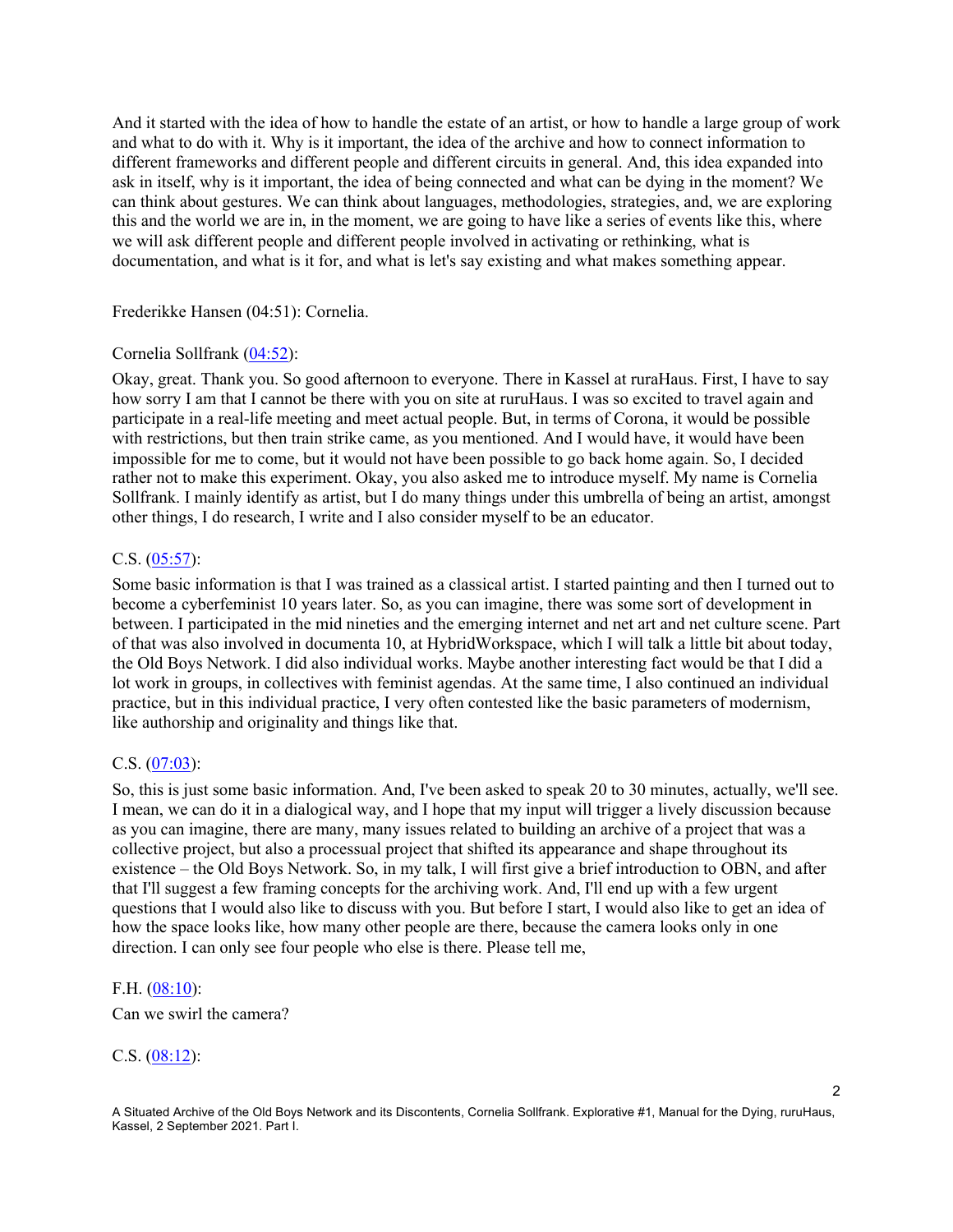Is probably not necessary, just give me a brief impression.

### F.H. (08:16):

I'd say there are about 25 people in rather informal setup, because of social distancing, hard to tell how many are Kasselers; probably not that many, I don't know.

### C.S. (08:36):

Oh, okay. Now I can see it's great. Thank you. So, I start with a small presentation, a slideshow. I think it's easier to get the idea, if you also get some images. Can you see the images? So first of all, as I already mentioned, I will talk about the project Old Boys Network. The Old Boys Network described itself as the first international cyberfeminist alliance, and was active for five years. Founded in 1997, the connecting element of the network was the term cyberfeminism. The formulated concern of the organization – here is a screenshot of the website – was to create spaces in which cyberfeminists can research, experiment, communicate and act. Such spaces include virtual ones, such as the cyberfeminist server and the old boys mailing list as well as temporary meetings, such as workshops and international conferences. All the activities have the purpose of providing a contextualized presence for different artistic, theoretical and political formulations related to cyberfeminism. At times mysterious, at times transparent, OBN is setting an agenda for communication, intervention and production.

#### C.S. (10:05):

And this is a quote from the website. And, as you said, Fred, cyberfeminism was about virtuality, about the internet and being connected, but it was also a very, very important aspect of OBN to meet in flesh, to have regular meetings and to work together. The initiative to found OBN goes back to an invitation to participate in the Hybrid Workspace in Kassel in 1997. As part of documenta 10, ten groups were invited to work, discuss, present, and publish as part of the world's largest exhibition of contemporary art. This required a new initiative that would complement tactical media activism with gender specific themes, thus countering the male dominated digital underground and hacker culture, and develop an experimental approach to intertwining gender political issues with aesthetic strategies. OBN was founded in Berlin in early summer 1997. And so, the idea was born to use the invitation to Kassel, to hold the first Cyberfeminist International conference.

#### C.S. (11:22):

From the beginning, we put a huge emphasis on our organizational form, which should remain flexible. And at the same time, adhere to certain principles. The slogan, "The Mode is the Message. The Code is the Collective" was representative of our concern to include awareness of the conditions of production and presentation as an essential feature of the quality of a work, which is why it was also important to develop our own structures and forms of organization. Codifying the rules as part of the FAQ on our website, made this approach transparent and acted as an invitation to join in, to question and to help shape the structure. For the first conference in Kassel, OBN decided to publish an open call. And as far as possible, invite anyone who had expressed interest to propose a personal approach to cyberfeminism and to participate. 36 positions were finally presented under the motto "Targetting content: cyberfeminism." To capture the spirit of the moment, we jointly wrote and published the 100 anti-theses, which describe what cyberfeminism is not. Later, this manifesto drawn by OBN would find its way into art history, for example, in the anthology, *The 20th Century, a Century of Art in Germany* published by Staaatliche Museen zu Berlin in 1999. In 2002, art historian Verena Kuni described this manifesto as a parody of the self-explanatory rhetoric common to manifestos.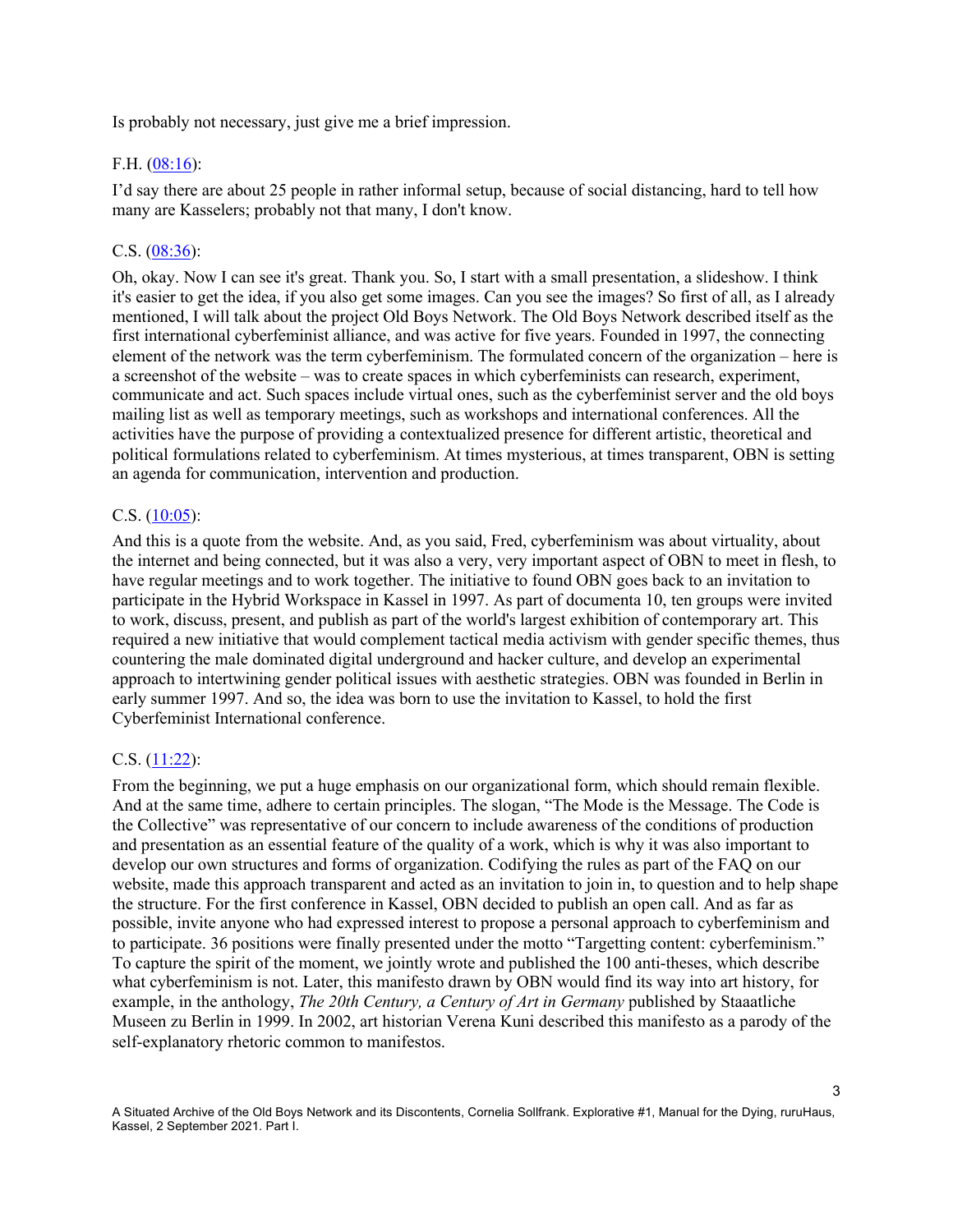### C.S. (13:09):

In principle, however, the manifesto signals the agreement of OBN, in this case the participants of the of the conference, not to provide any definitions of the term cyberfeminism, not to make any generally valid statements and instead to place individual approaches on an equal footing.

In the five years that OBN was active, three international conferences were organized in different personal constellations. After Kassel, the next Cyberfeminist International followed in 1999 in Rotterdam. And here you can see some of our visuals that have been created along the way...

In 2001, we held the very Cyberfeminist International in Hamburg. We published the conference proceedings with all the individual contributions in three printed readers. And in addition, there were numerous appearances at international festivals and conferences and contributions by OBN to exhibitions and publications. OBN contributions were realized, for example, at the international performance symposium in Frankfurt, at the Festival for Electronic Arts in Maribor, at Next Five Minutes, the festival for tactical media in Amsterdam, at the international women's university, ifu, in 2000 in Hanover, the exhibition *Mondo immaginario* at Shedhalle in Zürich, or the symposium Dialogues and Debates, an international symposium on feminist positions in contemporary art at the Künstlerinnenhof Die Höge, or in the exhibition *net.condition* at ZKM Karlsruhe.

### C.S. (14:51):

This list is certainly not complete, but it already gives an impression of the different fields and discourse to which OBN has connected and could be connected, namely art, here in particular media art, performance art, but also media activism, feminist science and philosophy of science, and feminist art criticism.

This were just some impressions of the activities of OBN. Now, the question, why an archive of the Old Boys Network should be addressed. This is quite simple to answer, because of the currently great interests in topics around gender and technology, and the relevance of these topics in our current condition. In recent years, there has been a real boom, which also indicates that our pioneering work in the nineties is now bearing fruit. In this context, cyberfeminism is regularly referred to as a historical precursor. While there is substantial academic literature on cyberfeminism, little survives that provides access to the networking spirit of the time, particularly the workings of the Old Boys Network.

# C.S. (15:58):

This lack of archival material has regularly led to misunderstandings and misinterpretations of OBN's work leading to the realization that existing historical files and documents should be collected and processed and transferred to an openly accessible archive. And the challenge here is to capture aspects of the process and the underlying effects of our work and network and not just collect individual documents, such as publications.

I also brought some impressions of the material that we are currently sorting and making an inventory of; I'm just just browsing through, some ephemera, events we organized, e.g. the conference Techniques of Cyberfeminism. Here's the table with printed material because we have large numbers of CDs, CD-ROMs and all sort of technical formats of which we have to see what is still running and working and functional; many, many photos. This is basically in my storage where all the stuff has been sitting, so far, photos, again, CDs, tapes, video tapes.

C.S. (17:13):This is of particular interest, because this is a box with all the documentary video material of our last conference, in which we had very, very heated discussions, which basically also led to the end of

4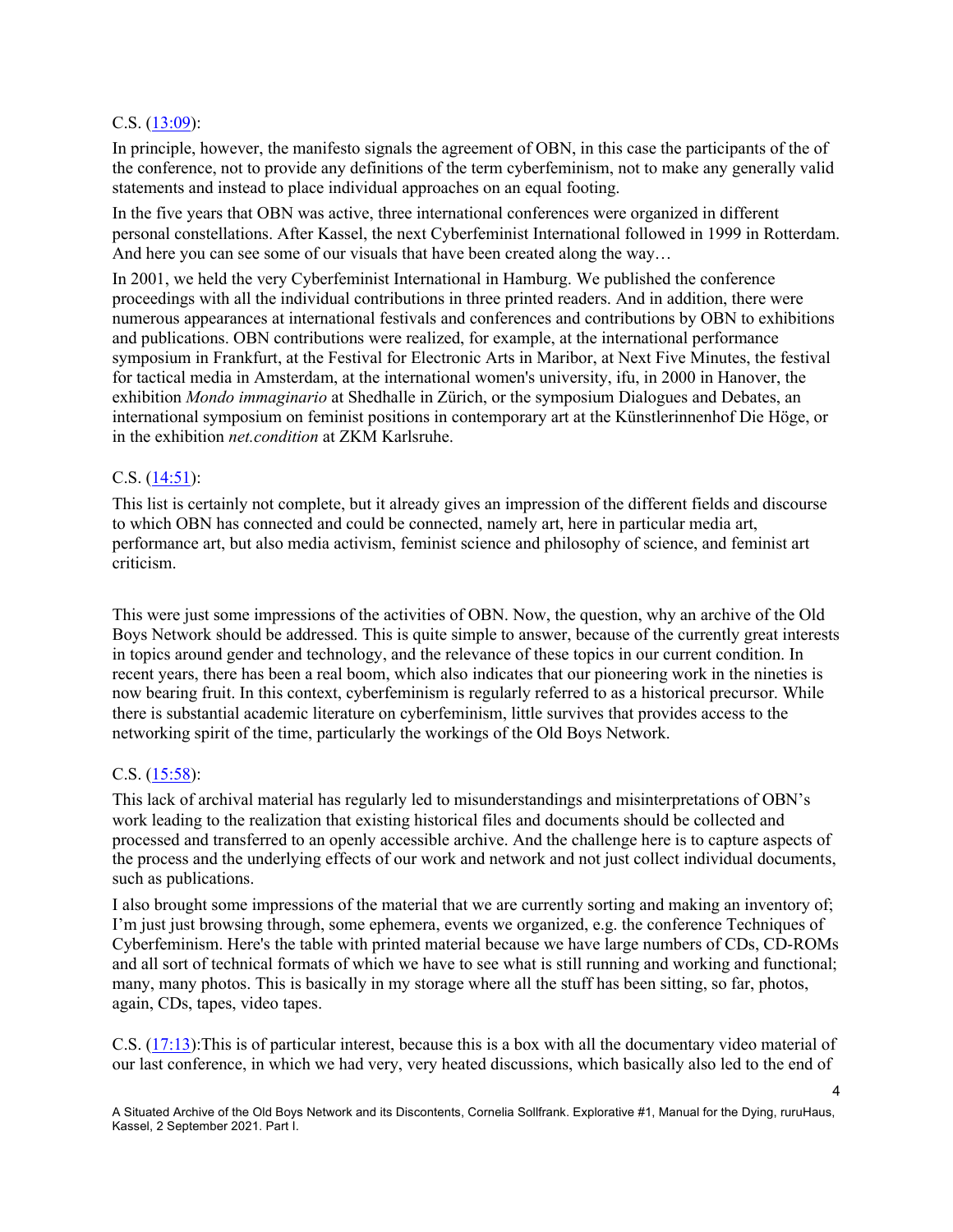the Old Boys Network. And this is very for me very delicate and also valuable material, which never has been evaluated, so far. And I think, uh, this box of about 14 hours of video material really needs to be, not just digitized, but transcribed and analyzed – and discussed in order to, not just understand what happened back then, but if I look at this material from today's perspective, where I have much more experience in collective work, for example, I can see that there are certain patterns in groups and in collectives that are being repeated. And I can see a certain lack of skills in collaborating because in our education and our socialization, we hardly learn how to freely collaborate and build inclusive and equal structures that really function.

## C.S. (18:31):

So, that's why I find that these videotapes are particularly interesting. But it's such a comprehensive part of the archive that I think it should be a project in itself to work on this material…

This is a video that we did as Old Boys Network, where we presented each of us in 90 seconds our approach to cyberfeminism; again, some archive pictures from folders with ephemera, stickers we produced. Some of them do still exist, you even find them every now and then sticking to some wall stores, et cetera. And this is the table with all the material. Here are two of my collaborators, Julia [Stslba] and Malin [Kuht] who helped me building the inventory, the spreadsheet, which we're working on at the moment, which will be the basis of everything that will follow up analog and digital archive.

### C.S. (19:37):

Okay. So that should give you a short impression of what it was. And I have to emphasize again how important it is to see Old Boys Network in the spirit of its time, for once, which was in the nineties, where we had this upheaval with the internet that was coming with this utopia that the internet would provide with independent spaces where we could act and get organized and do things independently from a traditional power systems as the art world, et cetera. And of course, we have learned somewhere else now. So that was also for me an important finding, because cyberfeminism often is very much romanticized today. And I think we really have to locate it in its time and the spirit of the time and understand how we can transfer the critical thinking, that was also involved of course in the nineties, to the contemporary in the current condition.

## C.S. (20:42):

And for that matter, I also wrote, published this year, a text "The art of getting organized. A different approach to the Old Boys Network" – different also, because I think we should not only look at the material that was published, at the texts, at the books, at the manifestations of this network, but also try to explore and analyze the underlying affects and the spirit of the network, but also how it connected to the spirit of the time. And I tried to capture it in this text "The art of getting organized" that was published in the catalog *Computer Grrrls*, <sup>1</sup> and it's freely available, the whole catalog as PDF under this address. One thing I also would like to mention is that I do not use the term cyberfeminism today any longer. The reason is that I really want cyberfeminism to be understood as a phenomenon of its time,

### C.S. (21:40):

<sup>1</sup> "The Art of Getting Organised. A Different Approach to the Old Boys Network" Cornelia Sollfrank, in *Computer Grrrls*, eds. Inke Arns and Marie Lechner, Dortmund: Kettler, 2021. Free PDF:

https://hmkv.de/files/hmkv/ausstellungen/03\_Archiv/2018/GRLS/05\_Publikation/GRLS\_Magazin\_digital\_mit\_Cov er.pds

A Situated Archive of the Old Boys Network and its Discontents, Cornelia Sollfrank. Explorative #1, Manual for the Dying, ruruHaus, Kassel, 2 September 2021. Part I.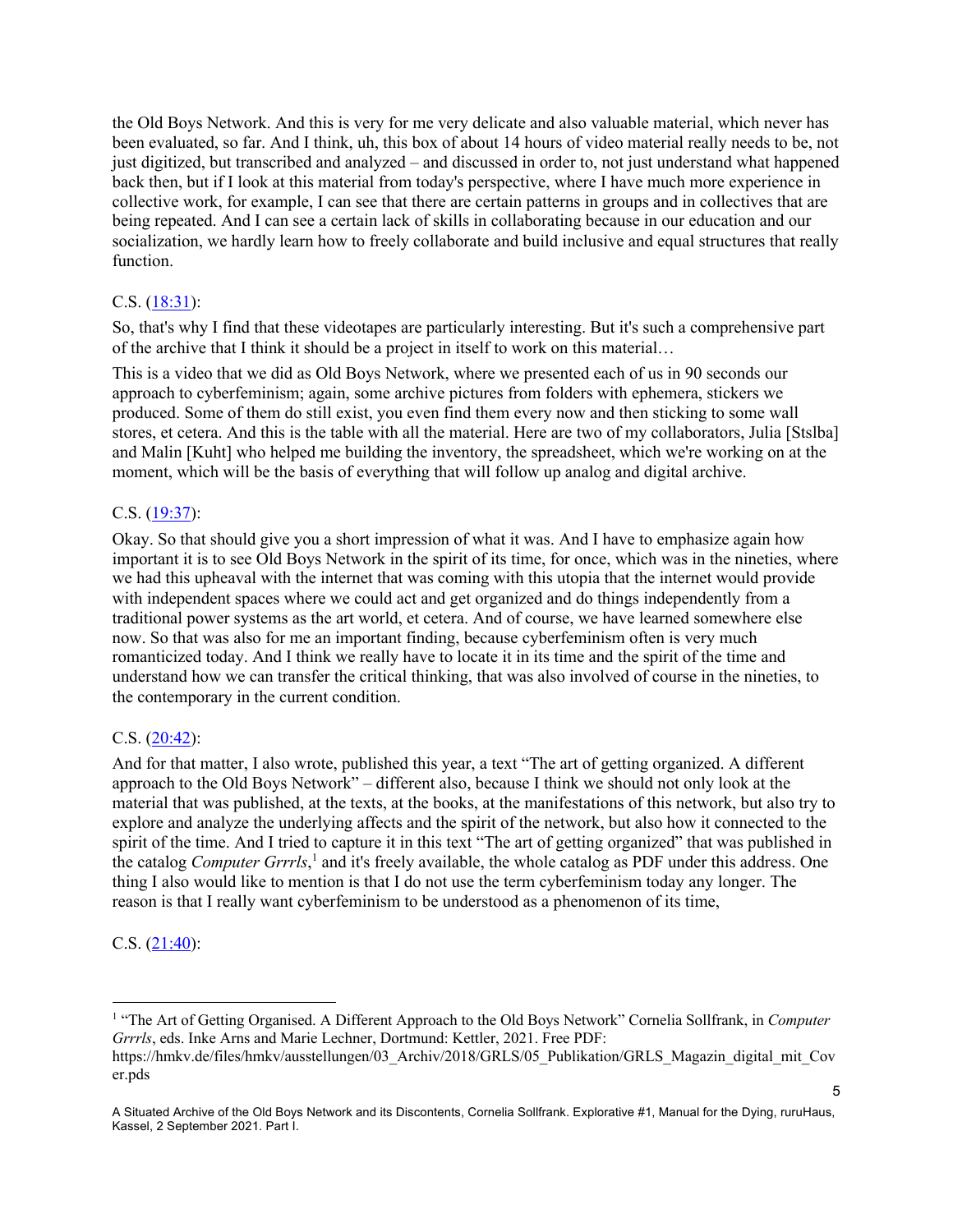which does not mean that gender and technology related issues are no longer relevant. They are highly relevant, but to indicate this historical situatedness, I prefer now to work with the term technofeminism. And it's a term that has been suggested in 2004 by techno- sociologist Judy Wajcman. Basically, technofeminism says two things: that technology is not neutral, is never neutral, and that technology is a highly gendered field; not just a gendered field, but it's always embedded in power relations that are also social and political power relations. So, this very basic approach is very helpful. And also, in the work of, when I talked about why we need an archive of the Old Boys Network, it was really my experience of the last years within renewed interest that I found that there is a lack of understanding of our historical work which led, as I said, to a lot of misunderstandings and misinterpretations, also in terms of our understanding of politics.

### C.S. (22:49):

That's why I also felt the need to formulate a position, which is an updated position. And I did that with the publication of this book, *The beautiful Warriors. Technofeminist Praxis in 21st Century*. <sup>2</sup> It was published two years ago in English and in German, *Die schönen Kriegerinnen*. <sup>3</sup> And I invited a variety of colleagues, collaborators, friends from all over the world to contribute contemporary technofeminist perspectives. It is a very diverse book that really demonstrates how relevant these positions are. And maybe, one other thing to mention, we called ourselves OBN an international network. But, of course, what was considered international in 1997 was different than what we consider international today. I think the world is much smaller and we are trying to be much more aware and inclusive of many parts of the world, which we did not consider so much in the nineties.

### C.S. (23:50):

So it was limited who had access to OBN and our material back then, but then it was also stunning to see how, for example, today's cyberfeminists in Latin America, or Southeast Asia still refer to cyberfeminism and the work of OBN, however, interpreting it a completely different way within their own cultural and political conditions. So, that is one publication, which is also kind of in the trajectory. Another publication I would like to mention briefly is this book, *Aesthetics of the Commons*, <sup>4</sup> which was published early this year, and that is an outcome of a research project on the digital commons. The research project was called "Creating Commons," we were particularly interested in artists and aesthetic practices that create digital comments, meaning for example, digital infrastructures, tools, programs, or educational formats, this kind of things of work that are usually not considered in classical aesthetics.

## C.S. (24:58):

It was really our interest to make a very strong statement with this publication to also to include this kind of work, which is working on the commons as an aesthetic practice and include it also in aesthetic theory. You can also download it for free under this link here. And a third small publication I would like to mention is *Fix my Code*. <sup>5</sup> That's an ebook I published in spring this year with Chinese programmer Winnie Soon, where we particularly look at one of my early digital works, the net.art generator from 1997, which is still operational today. It's one of the rare examples of early digital work, and we look at it

<sup>2</sup> *The beautiful Warriors. Technofeminist Praxis in 21st Century*, Sollfrank, Cornelia (ed.), minorcompositions, 2019. Free download: https://www.minorcompositions.info/?p=976

<sup>3</sup> *Die schönen Kriegerinnen. Technofeministische Praxis im 21. Jahrhundert*, Sollfrank, Cornelia (Hrsg.), transversal texts, Vienna 2018. Free download: https://transversal.at/books/die-schonen-kriegerinnen

<sup>4</sup> Aesthetics of the Commons, Niederberger, Shusha, Sollfrank, Cornelia, Stalder, Felix, (eds.), Diaphanes, Zürich, 2021. Free download: https://www.diaphanes.net/titel/aesthetics-of-the-commons-6419

<sup>5</sup> *Fix my Code*, Sollfrank, Cornelia and Soon, Winnie, EECLECTIC, Berlin, 2021. Free download: https://eeclectic.de/produkt/fix-my-code/

A Situated Archive of the Old Boys Network and its Discontents, Cornelia Sollfrank. Explorative #1, Manual for the Dying, ruruHaus, Kassel, 2 September 2021. Part I.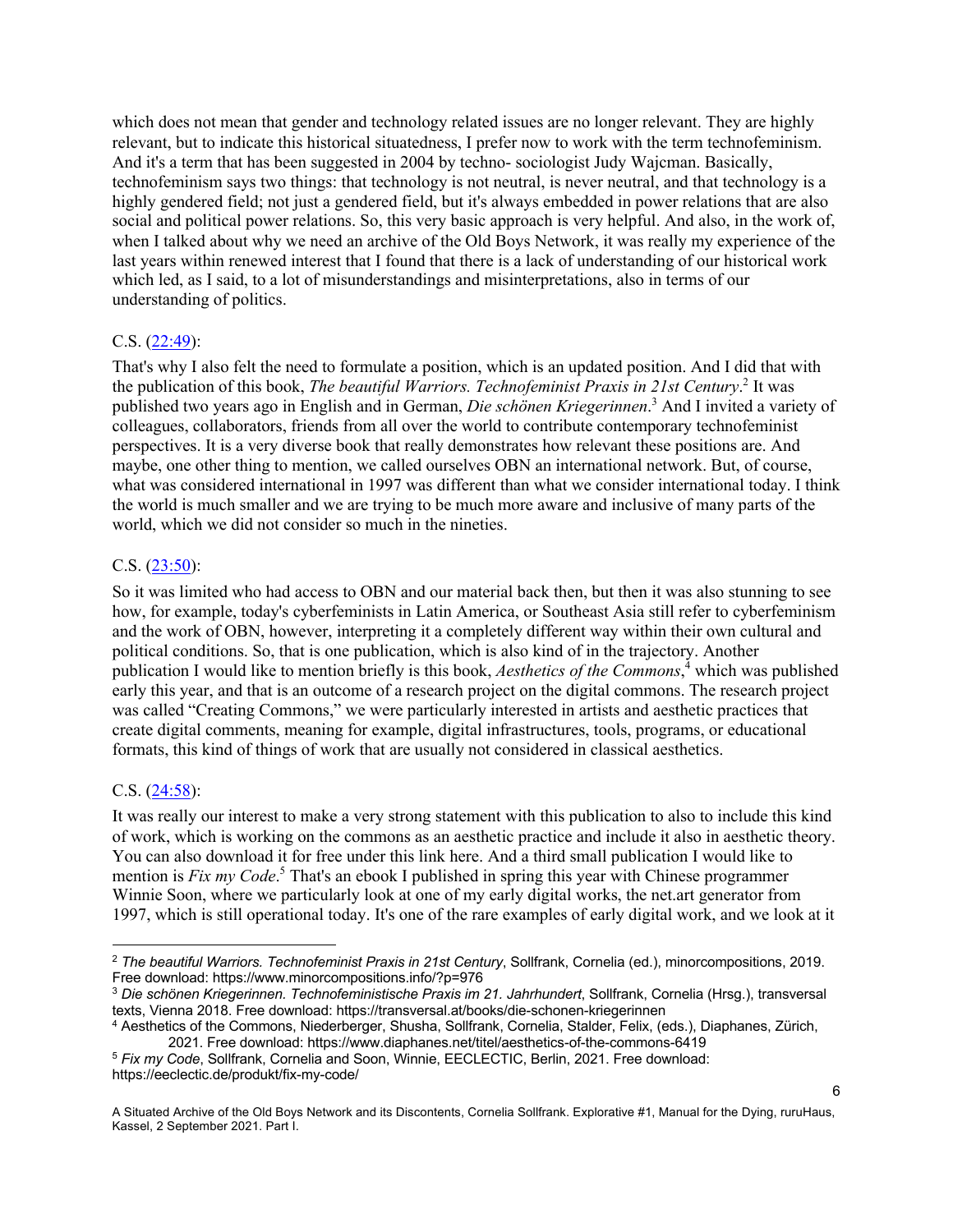in terms of collaboration, who is involved in collaborating and who is basically helping to preserve and keep this work alive.

### C.S. (25:57):

I had an ongoing conversation with Winnie Soon who is a digital expert, a programmer, creative coder, because as you can imagine, digital work living on the internet constantly breaks because the internet is a living organism and things change all the time. So, it's a constant effort to keep this alive. This book can be seen in the context of keeping digital works alive, which is a completely different challenge from traditional artworks. I'll keep it there. I could give a whole talk about that, but I would like to end with, with suggesting a few concepts or introducing a few concepts that are inspirational for the archival process. One is the concept of "**situatedness**," and I think I will not go deeper into that probably you are anyway familiar with this concept, but to give you an idea of what the thinking realm is in which we are operating: situatedness is a concept suggested by Donna Haraway in the context of philosophy of science and search for feminist objectivity. It basically assumes that the conditionality of all knowledge and in particular scientific knowledge, meaning that there is no such thing as an objective truth or objectivity.

### C.S. (27:21):

And I introduced this concept because the title of the talk is A Situated Archive, which is related to one of the questions I'm going to introduce in a minute; it is the question who can, who is entitled to create such an archive, and from what perspective are we looking, am I looking when we are creating this archive? And I think this always needs to be part of an archive, to make really transparent, who made it and under what perspectives and conditions, et cetera. So, the second concept is the concept of "**care**" that also has become rather popular and mainstream in the last years. It is a concept that feminists have been thinking and discussing and talking about and writing and researching for a very long time, because this classical aspect of reproductive work that was traditionally often done by women and even Marxist thinking has left out this notion of reproductive work in its economic thinking.

### C.S. (28:29)

That's why I'm particularly interested in bringing it back on the table and also seeing an archive in the context of care and care work, not only in the sense of taking care of the actual material, but also an expanded notion of care, which situates care, or describes care as a relationship to the world. I'd like to briefly suggest, or introduce a definition by Toronto and Fisher who suggests that caring is, "everything that we do to maintain, continue and repair our world so that we can live in it as well as possible. That world includes our bodies, ourselves and our environment, all of which we seek to interweave in a complex life-sustaining web. So, this understanding of care, and how this, again, relates to technology and how we deal with technology, I think is a super important issue at the moment.

### C.S. (29:36):

The third concept is the concept of "**micropolitics**" as introduced by Deleuze and Guattari in the 1980s. Also, very briefly, it's about expanding an understanding of politics by not only focusing on macropolitical phenomena, but also considering underlying affects that drive politics. And, I think also particularly today, in respect of social media, that are operating on a highly affective manner and creating such an enormous impact in politics, I think, it's a super important concept to study and to look and understand micropolitics. In this text, I mentioned before, I try to apply this micro-political thinking to the Old Boys Network in the nineties and get a better understanding of what the affects were that were driving our work back then. Last but not least, the concept of "**Organizational Aesthetics**," which is one of the few concepts that really call themselves aesthetics, referencing aesthetic theory,